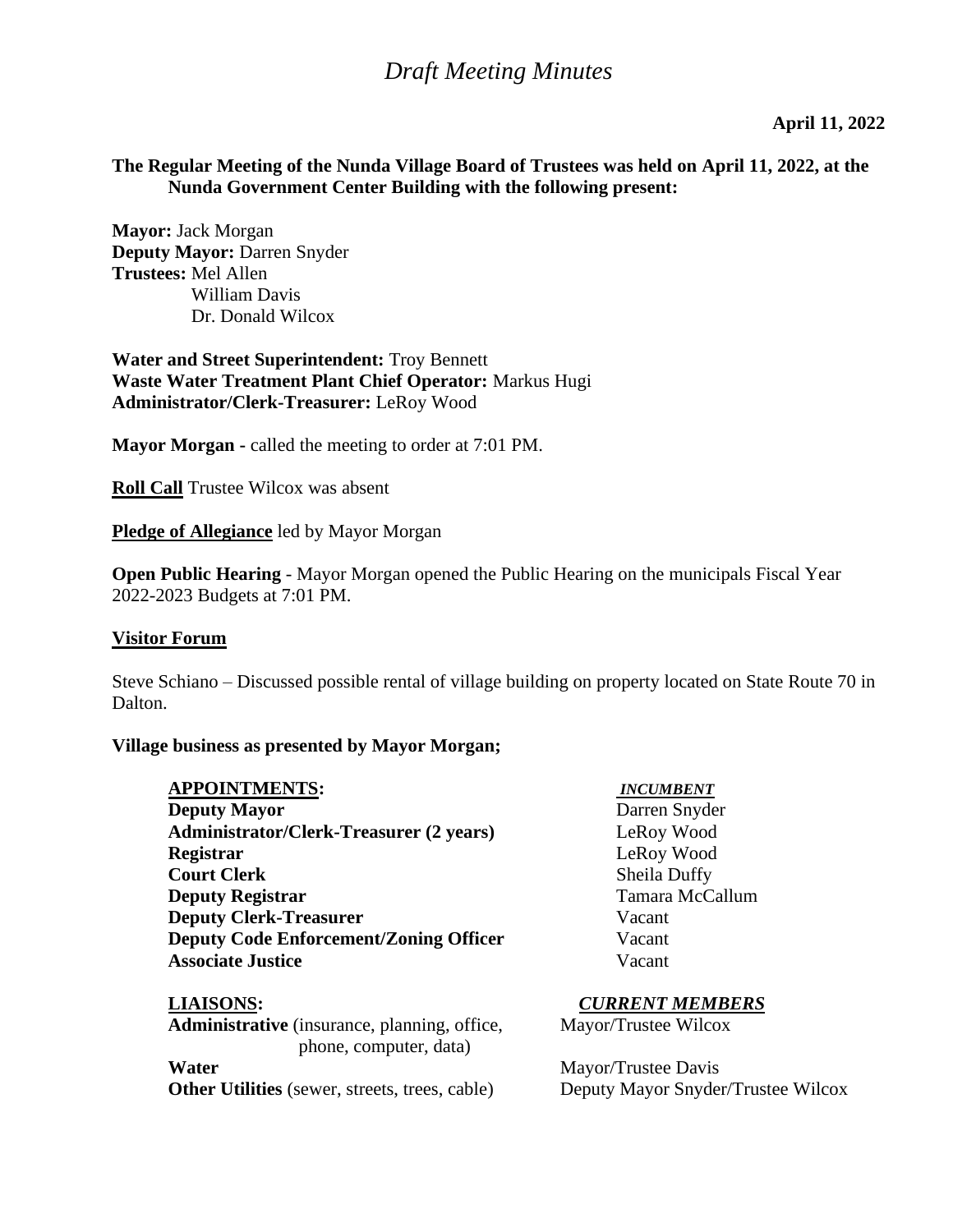**Youth / Parks** Mayor/Trustee Davis **Budget Preparation** Mayor/Village Board **Code Enforcement** Mayor **Public Safety / Police Commissioners** Deputy Mayor Snyder/Trustee Allen

#### **FINANCIAL DEPOSITORY:** Five Star Bank

**LEGAL CONSULTANT:** Foote & Meyers, PLLC

#### **VILLAGE ENGINEER:** MRB Group, P.C.

**CLERK'S OFFICE HOURS:** M-F 8:30 AM - 4:00 PM

**FINANCIAL CONSULTANT:** Fiscal Advisors & Marketing, Inc. Bernard P. Donegan

Secondary, M&T Bank Secondary, JP Morgan Chase **OFFICIAL NEWSPAPER:** The Hornell Evening Tribune

John Vogel

#### **VILLAGE / TOWN PLANNING BOARD**

Meet 1st Tuesday of each month, as needed **Village Member**s: | **Town Members:** Joan Schumaker | Chairperson –

Joe Lindstrom Alex Pierce Timothy Cassidy Sr. | Brenda Weaver

Michele Siefried | Gerri Lee Smith

#### **VILLAGE / TOWN ZONING BOARD OF APPEALS**

Public Hearings, as needed **Village Member**s: | **Town Members:**

Chairperson – | Daniel Strobel Scott Amidon | Robert Smith Jeff Essler |

#### **VILLAGE OF NUNDA REVITALIZATION REVIEW BOARD – LOCAL LAW #1 – 2009**

Resident: Patty Piper Resident: Gary Paine Resident: Cathy Kemp Mayor: Jack Morgan Trustee: Dr. Wilcox Alternate Trustee: Secretary: LeRoy Wood

#### **Resolution No. 2022-014**

**BE IT RESOLVED** that the Nunda Village Board of Trustees approve the appointments as listed by Mayor Morgan.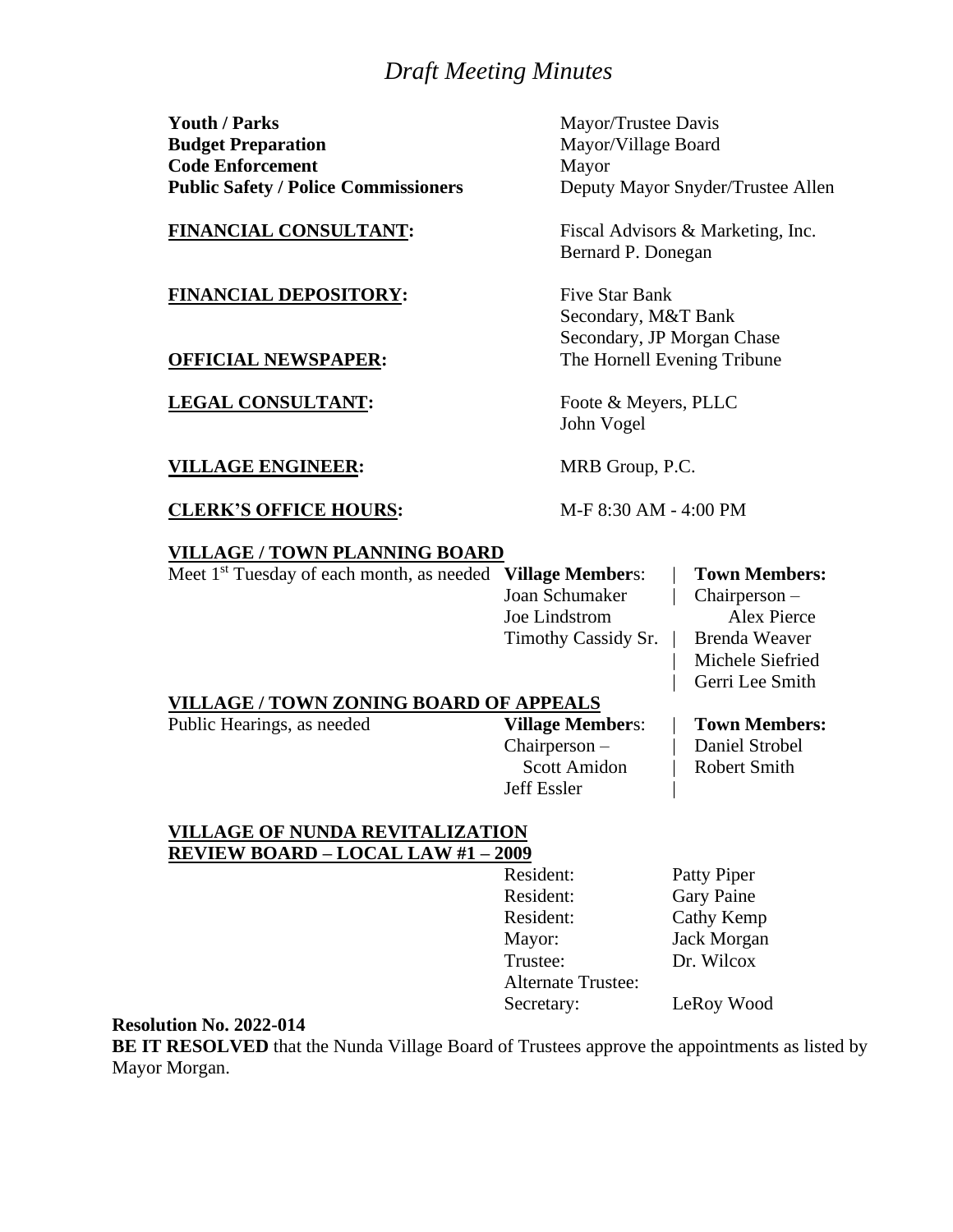The **motion** was made by Trustee Allen, seconded by Deputy Mayor Snyder. Carried 4-0.

#### **Rules of Procedure for the Board of Trustees**

#### **Resolution No. 2022-015**

**BE IT RESOLVED**, the Village Board of Trustees approve the following Rules of Procedure for the Village of Nunda.

**WHEREAS**, Village Law 4-412 provides that the Board of Trustees may determine its own rules of procedure;

**NOW, THEREFORE BE IT RESOLVED**, the following rules of procedure are adopted pursuant to Village Law 4-412:

1. REGULAR MEETINGS: The Board of Trustees Regular Meeting is held on the second Monday of each month, commencing at 7:00 PM in the Nunda Government Center Board Room. 2. SPECIAL or SUPPLEMENTAL MEETINGS: Special Meetings of the Board of Trustees, or all other Board Meetings other than Regular Meetings. A Special Meeting may be called by the Mayor or any Trustee upon notice to the entire Board. Notice must be given to each member of the Board of Trustees by telephone, in person or email at least 24 hours in advance on meeting unless an emergency requires the meeting to be held on less than 24-hour notice.

3. QUORUM: A quorum of the Board must be physically present to conduct business. A quorum of the five-member Board of Trustees is three, regardless of any Board vacancies.

4. EXECUTIVE SESSIONS: Executive sessions must be held in accordance with New York State Public Officers Law 105. All executive sessions must be entered into by a motion made from a properly noticed and conducted open meeting.

5. AGENDAS: The agenda for each Board of Trustees meeting is to be prepared by the Village Clerk-Treasurer at the direction of the mayor. The Mayor or any Trustee may have an item placed on the agenda. When possible, items for the agenda must be provided to the Village Clerk-Treasurer by the Thursday before the Monday meeting, by 12:00 PM. The final agenda must be prepared by noon on the day of the meeting.

6. VOTING: Pursuant to the New York State Village Law, each member of the Board of Trustees has one vote. The mayor may vote on any matter but must vote in case of tie. A majority of the totally authorized voting power is necessary to pass a matter unless otherwise specified by State Law. A vote upon any question must be taken by ayes and noes, and the names of the members present and their votes must be entered in the minutes. Any vote which takes place where a voting member of the Board does not verbally voice their vote, whether ayes or noes, then this will be considered a non-vote or an abstention.

7. GENERAL RULES OF PROCEDURE:

a. The Mayor presides at the meeting. In the Mayor's absence, the Deputy Mayor presides at the meetings of the Board. The presiding officer may debate, move and take any action that may be taken by other members of the Board. Board members are not required to rise, but must be recognized by the presiding officer before making motions or speaking. b. Every motion must be seconded before being put to a vote; all motions must be recorded in their entirety in the Board's meeting minutes.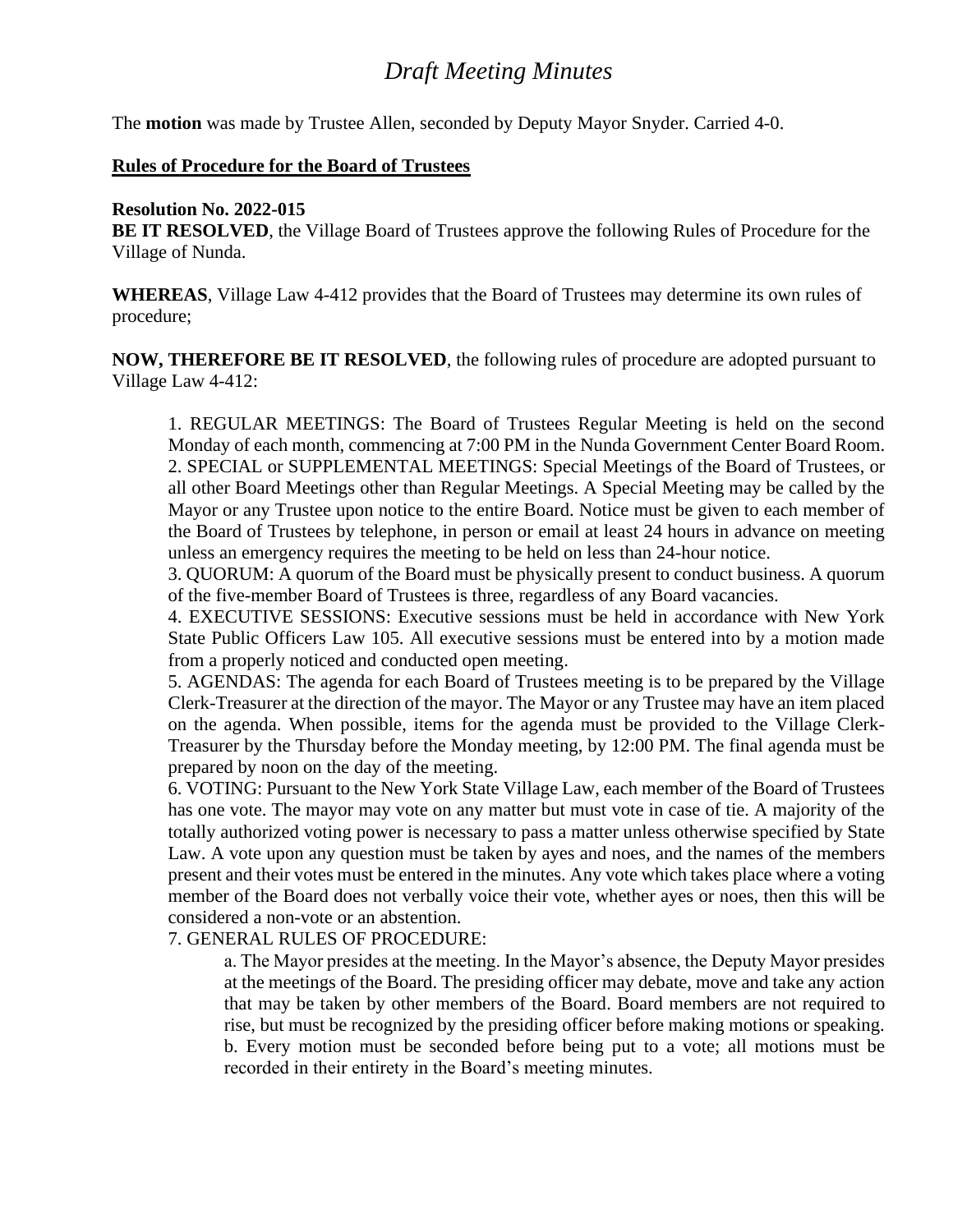c. Once recognized, a member may not be interrupted when speaking unless it is to call him/her to order. If a member is called to order, they must stop speaking until question of order is determined, and, it in order, they must be permitted to proceed. There is no limit to the number of times a member may speak on a question. Motions to close or limit debate may be entertained and require a two-thirds vote to pass.

#### 8. GUIDELINES FOR PUBLIC COMMENT:

a. The public may speak only during the Visitor Forum period at any meeting or at such other time as a majority of the Board allows.

b. Speakers must be recognized by the presiding officer and should introduce themselves prior to engaging in direct dialog on any topic with the Board.

c. Board members may, with the permission of the mayor, interrupt a speaker during their remarks, but only for the purpose of clarification or information.

d. All remarks must be addressed to the Board as a body and not to any member thereof. e. Speakers must observe the commonly accepted rules of courtesy, decorum, dignity and good taste.

f. The public will be held to a three-minute time limit to address the Board on any matter they so choose to discuss. Additional time will be granted only by a majority vote of the Board.

9. MINUTES:

a. The Village Clerk-Treasurer is responsible for taking minutes of the Board. Minutes must consist of a record or summary of all motions, proposals, resolutions and any other matter formally voted upon and the vote thereon.

b. Minutes must also include the following:

- Name of the Board;
- Date, place and time of meeting;
- Notation of the presence or absence of Board members and time and arrival or departure if different from time of call to order or adjournment;
- Name and title other Village Officials and employees present and the approximate number of attendees;
- Record of reports made by Board or other Village personnel;
- Time of adjournment; signature of the Village Clerk-Treasurer or person who took meeting minutes.

c. The Village Clerk-Treasurer is responsible for creating a draft of meeting minutes within the prescribed timeframe as provided by New York State Open Meetings Law.

#### 10. ORDER OF BUSINESS OF THE BOARD OF TRUSTEES:

- a. Call to order;
- b. Roll call;
- c. Visitor's Forum;
- d. Review / approval of meeting minutes from previous meeting(s);
- e. Reports from Departments / Committees
- f. Review / approval of Abstract;
- g. New business;
- h. Old business;
- i. Other business;
- j. Policy Review
- k. Communications / Informational Items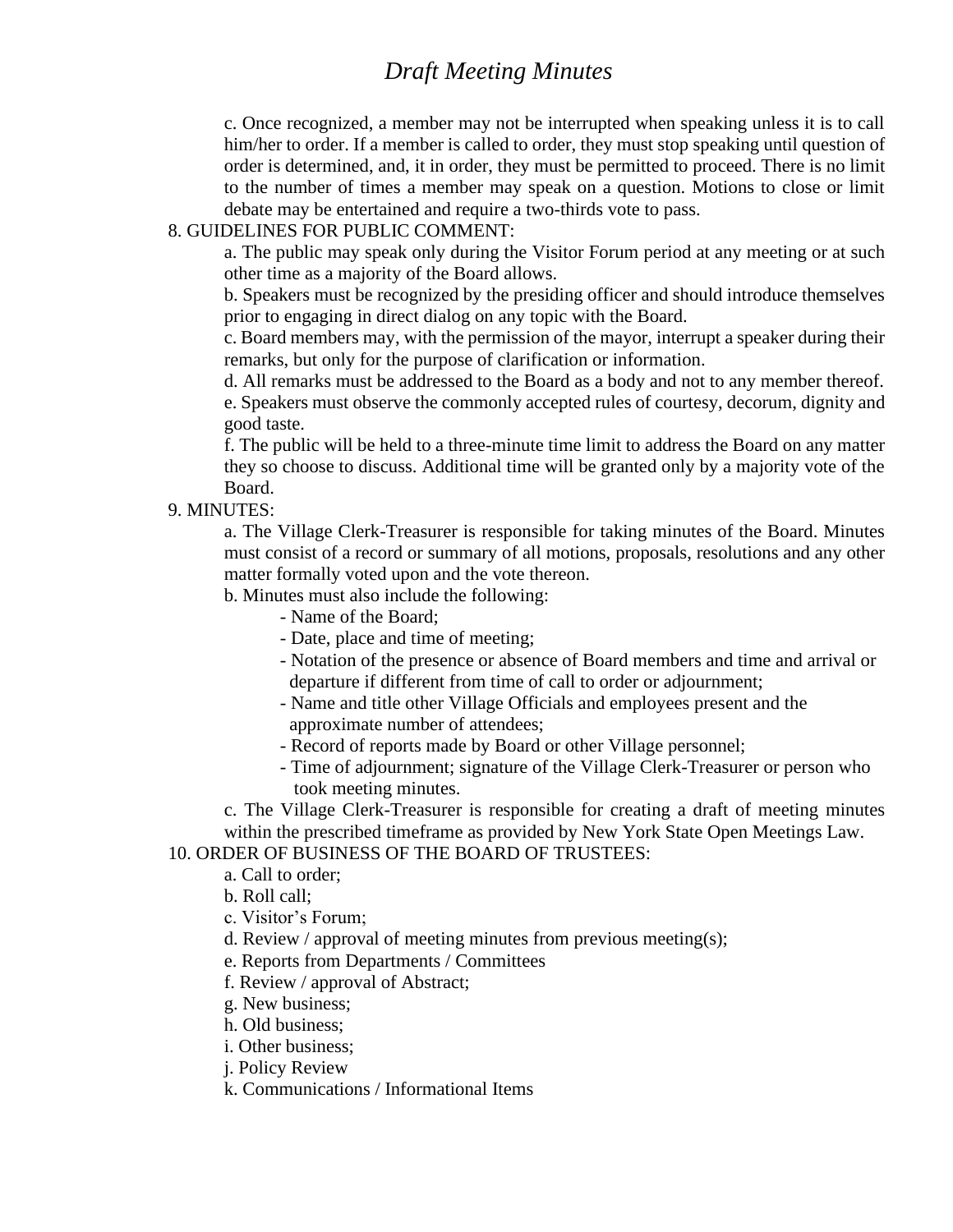## l. Adjournment

11. GUIDELINES FOR USE OF RECORDING EQUIPMENT: All members of the public and all public officials are allowed to be taped or video recorded at public meetings. Recording is not allowed during executive sessions. Recording should be done in a manner which does not interfere with the meeting. The mayor may determine whether the recording is being done in an intrusive manner taking into consideration, but not limited to, brightness of lights, distance from the deliberations of the Village Board, size of equipment and the ability of the public to participate in the meeting. If the recording is determined to be intrusive and interferes with the meeting, the mayor may direct that the recording be stopped or undertaken in a different manner or location.

12. ADJOURNMENT: All meetings may be adjourned by single motion.

13. AMENDMENTS TO THE RULES OF PROCEDURE: The foregoing procedures may be amended from time to time by a majority vote of the Board. These procedures do not require annual review unless directed by the mayor.

The **motion** to accept the Rules and Procedures of the Board of Trustees was made by Deputy Mayor Snyder, seconded by Trustee Davis. Carried 4-0.

## **Audit of Claims**

## **Resolution No. 2022-016**

**WHEREAS** the Board of Trustees has determined to authorize payment in advance of audit claims for public utility service, postage, freight and express charges; and Health Insurance and,

**WHEREAS** all claims shall be presented at the next regular meeting for audit; and

**WHEREAS** the claimant and officer incurring or approving the claim jointly and severally liable for any amount disallowed by the Board of Trustees,

# **NOW THEREFORE BE IT RESOLVED:**

**Section 1.** That the Board of Trustees authorizes payment in advance of audit of claims for public utility services, postage, freight and express charges and health insurance. All claims shall be presented at the next regular meeting for audit and the claimant and officer incurring or approving the claims shall be jointly and severally liable for any amount disallowed by the Board of Trustees.

**Section 2.** That this resolution shall take effect immediately.

The **motion** was made by Mayor Morgan, seconded by Trustee Allen. Carried 4-0.

### **Depositories**

### **Resolution No. 2022-017**

**WHEREAS** the Board of Trustees has determined that Village Law requires the designation of banks or trust companies for the deposit of all village monies;

# **NOW THEREFORE BE IT RESOLVED:**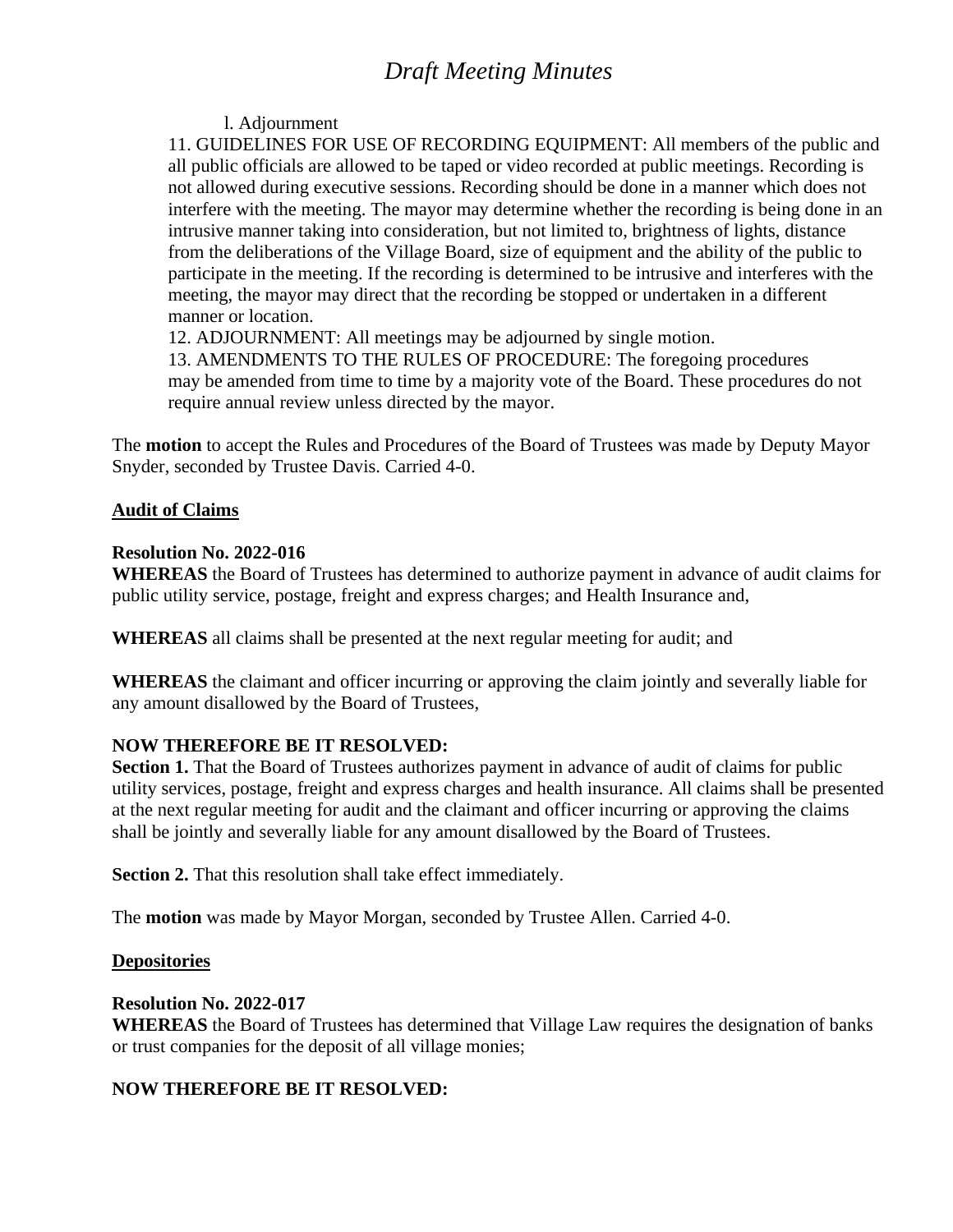**Section 1.** That the Board of Trustees designates the following institutions as depositories of all monies received by the village clerk-treasurer and receiver of taxes. Names of Institutions: Five Star Bank, M&T Bank, JP Morgan Chase

**Section 2.** That this resolution is effective immediately.

The motion was made by Trustee Allen, seconded by Trustee Davis. Carried 4-0.

## **Standard Work Day**

Elected and appointed officials have been required to record and submit a record of work-related activities (ROA) to their employers if they are members of the New York State and Local Retirement System (NYSLRS); and do not use a time-keeping system that shows hours worked. Since retirement benefits are based in part on service credit, Standard Work Day is used for correctly reporting the number of days these members work during a reporting period to help ensure the benefits they receive are accurate.

### **Resolution No. 2022-018**

**WHEREAS**, the Nunda Village Board of Trustees approves the 2022 Standard Work Day Resolution to be signed and sealed by the Village Clerk-Treasurer and thereafter within forty-five days submit such resolution to New York State and Local Retirement System.

**BE IT FURTHUR RESOLVED**, that the Nunda Village Board of Trustees approves the Village Clerk-Treasurer to post a sealed copy of the 2022 Standard Work Day Resolution on Nunda Government Center official bulletin/sign board for a continued of at least thirty (30) days."

The **motion** was made by Deputy Mayor Snyder, seconded by Trustee Allen. Carried 4-0.

### **Approval of Minutes**

- A. March 14, 2022 Regularly Scheduled Board Meeting
- B. March 29, 2022 Supplemental Board Meeting

**MOTION** was made to accept *both* board meeting minutes as presented, discussed, and reviewed, by Deputy Mayor Snyder, seconded by Trustee Davis. Carried 4-0.

### **Approval of Invoices**

A. Application # 4 – STC Construction – GC WWTP-CIP

# **Resolution No. 2022-019**

**BE IT RESOLVED** that the Nunda Village Board of Trustees approves payment #4 to STC Construction – General Contractor in the amount of \$ 228,380.00 for work performed at the Waste Water Treatment Plant's Capital Project, once funding becomes available.

The **motion** was made by Trustee Allen, seconded by Trustee Davis. Carried 4-0.

B. Abstract No. 012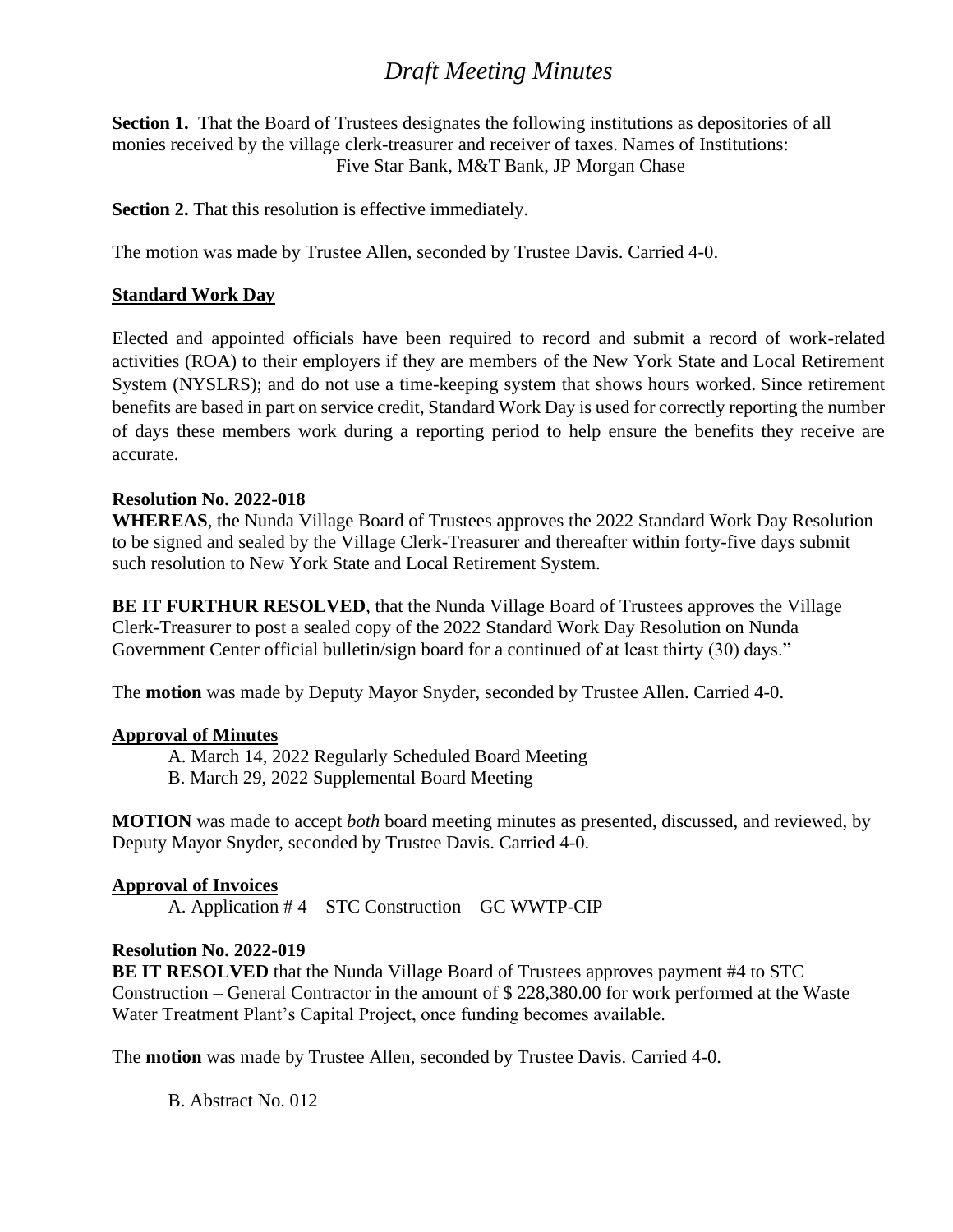The Nunda Village Board of Trustees has reviewed and approve invoices for payment on Abstract no. 012 as follows:

| <b>TOTAL</b>           |              |        | $-$ \$ 311,559.76 |
|------------------------|--------------|--------|-------------------|
| YOUTH                  | $\mathrm{J}$ | - \$   | .00               |
| <b>LAND GRANT (HA)</b> |              | $-$ \$ | .00               |
| <b>WWTP CIP</b>        | (H)          |        | $-$ \$ 233,358.45 |
| <b>SEWER</b>           | (G)          |        | $-$ \$ 24,460.55  |
| <b>WATER</b>           | (F)          |        | $-$ \$ 40,245.88  |
| <b>GENERAL</b>         | (A)          |        | $-$ \$ 13,494.88  |

The **motion** was made by Trustee Davis, seconded by Deputy Mayor Snyder. Carried 4-0.

## **Reports**

- A. Police
	- 1. Monthly Report March 2022
	- 2. Town of Nunda Police Budget Report March 2022
	- 3. 2021 Police Department AUD
	- 4. Draft Police Commissioners Board Meeting Minutes April 4, 2022
	- 5. New (rehire) Hire Brock Allen
	- 6. Resignation Catherine Turnbull

**MOTION** to accept the resignation of Catherine Turnbull was made by Deputy Mayor Snyder, seconded by Trustee Allen. Carried 4-0.

7. Resignation Corey Thomas

**MOTION** to accept the resignation of Corey Thomas was made by Deputy Mayor Snyder, seconded by Trustee Allen. Carried 4-0.

8. Redesignation of Officer Schirmer to Assistant Police Chief

# **Resolution No. 2022-020**

**BE IT RESOLVED,** that the Nunda Village Board of Trustees approve changing Brian Schirmer's job title from Officer to Assistant Police Chief, to include increasing wages from \$21.00 per hour to now be \$24.50 per hour.

The **motion** was made by Mayor Morgan, seconded by Trustee Allen. Carried 4-0.

B. Code Enforcement/Zoning

1. Monthly Report - March 2022

C. Sewer

**MOTION** was made by Trustee Allen to approve the procurement of a sludge pump for the Sewer Plant in the amount of \$2,059.95 plus shipping, seconded by Trustee Davis. Carried 4-0.

D. DPW

1. Monthly Report

E. Water

1. 2021 AWQR completed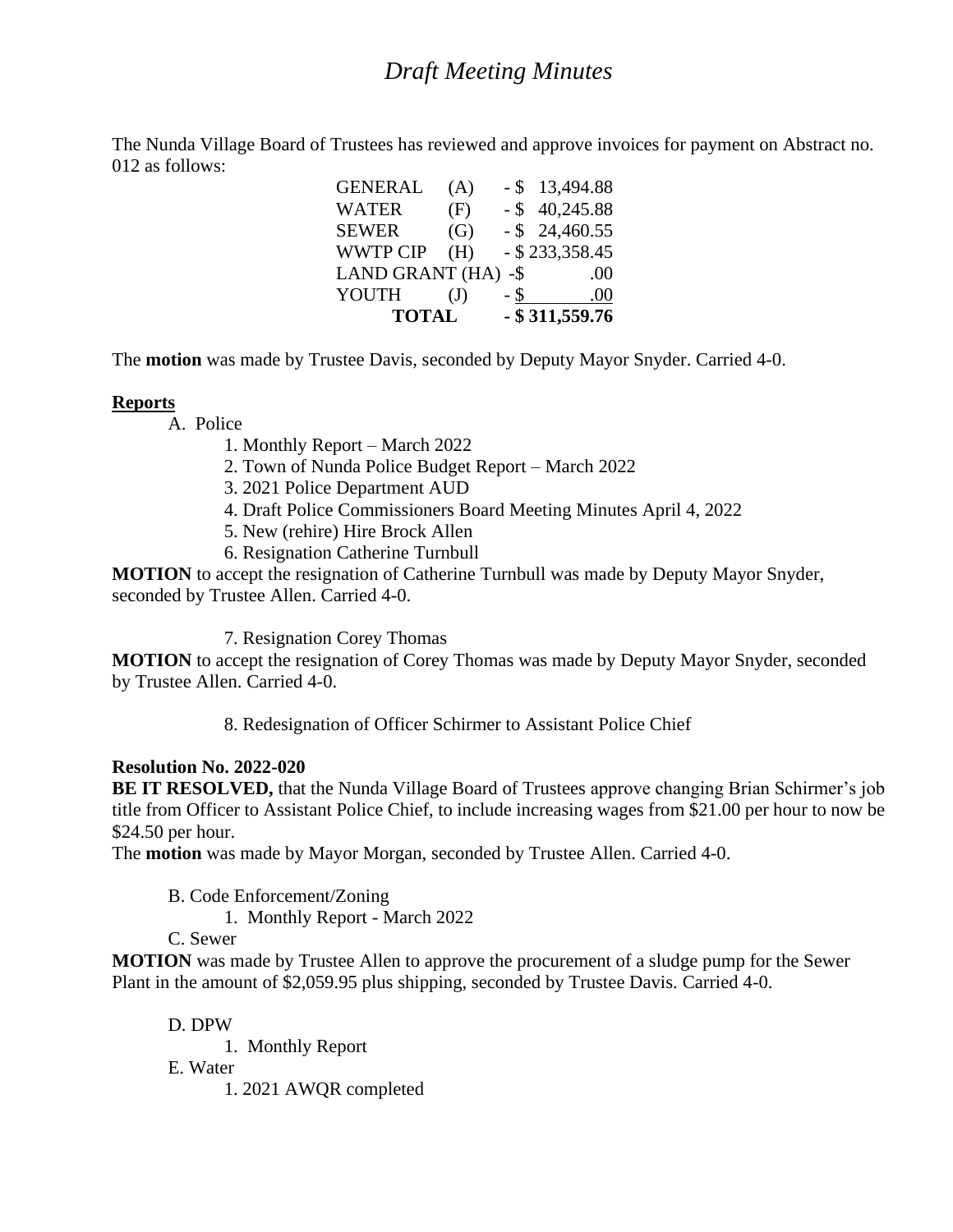F. Justice

- 1. Monthly Reports March 2022
- G. Treasurer's Report's
	- 1. Monthly Bank Statement Account-March 2022
	- 2. Collateralization Report-March 2022 coverage available as required
	- 3. Treasurer's Report-March 2022 provided through earlier email
	- 4. Budget Status Report by Fund provided through earlier email
	- 5. Payroll 5 & 6 Certification Review
	- 6. Monthly Report

H. ZBA/Planning Board

I. Youth Recreation

**MOTION** was made by Deputy Mayor Snyder to accept the departmental reports as presented, seconded by Trustee Davis. Carried 4-0.

## **New Business**

A. **Public Hearing -** Continued- 2022 – 2023 Village Budget

## **Resolution No. 2022-021**

**BE IT RESOLVED** that the Nunda Village Board of Trustees approve an additional pay increase for Brian Emke of \$.50 per hour on top of the already 3.25% pay increase budgeted in the 2022-2023 municipal budgets.

The **motion** was made by Deputy Mayor Snyder, seconded by Trustee Allen. Carried 4-0.

# **Resolution No. 2022-022**

**BE IT RESOLVED** that the Nunda Village Board of Trustees *adopt* the 2022-2023 Budget of the Village of Nunda as follows:

| <b>GENERAL FUND:</b> | \$849,198.00 |
|----------------------|--------------|
| <b>SEWER FUND:</b>   | \$284,125.00 |
| WATER FUND:          | \$327,849.00 |
| YOUTH RECREATION:    | \$25,577.00  |

Grand Total Amount is \$ 1,486,749.00 with \$ 481,000.00 to be raised by taxes for the General Fund at the Tax Rate of \$10.892115 per thousand an *increase* of \$ 0.279737 per thousand assessed. The Water Debt Charge will *increase* from \$ 29.53 to \$29.85 per quarter, per living unit. There will be no Sewer Debt Charge this fiscal year.

The **motion** was made by Trustee Allen, seconded by Deputy Mayor Snyder. Carried 4-0.

B. Close Public Hearing – Mayor Morgan closed the Public Hearing at 8:07 PM.

# **Old Business**

A. Lease Agreement B. Town/Village Agreement **Other Business**